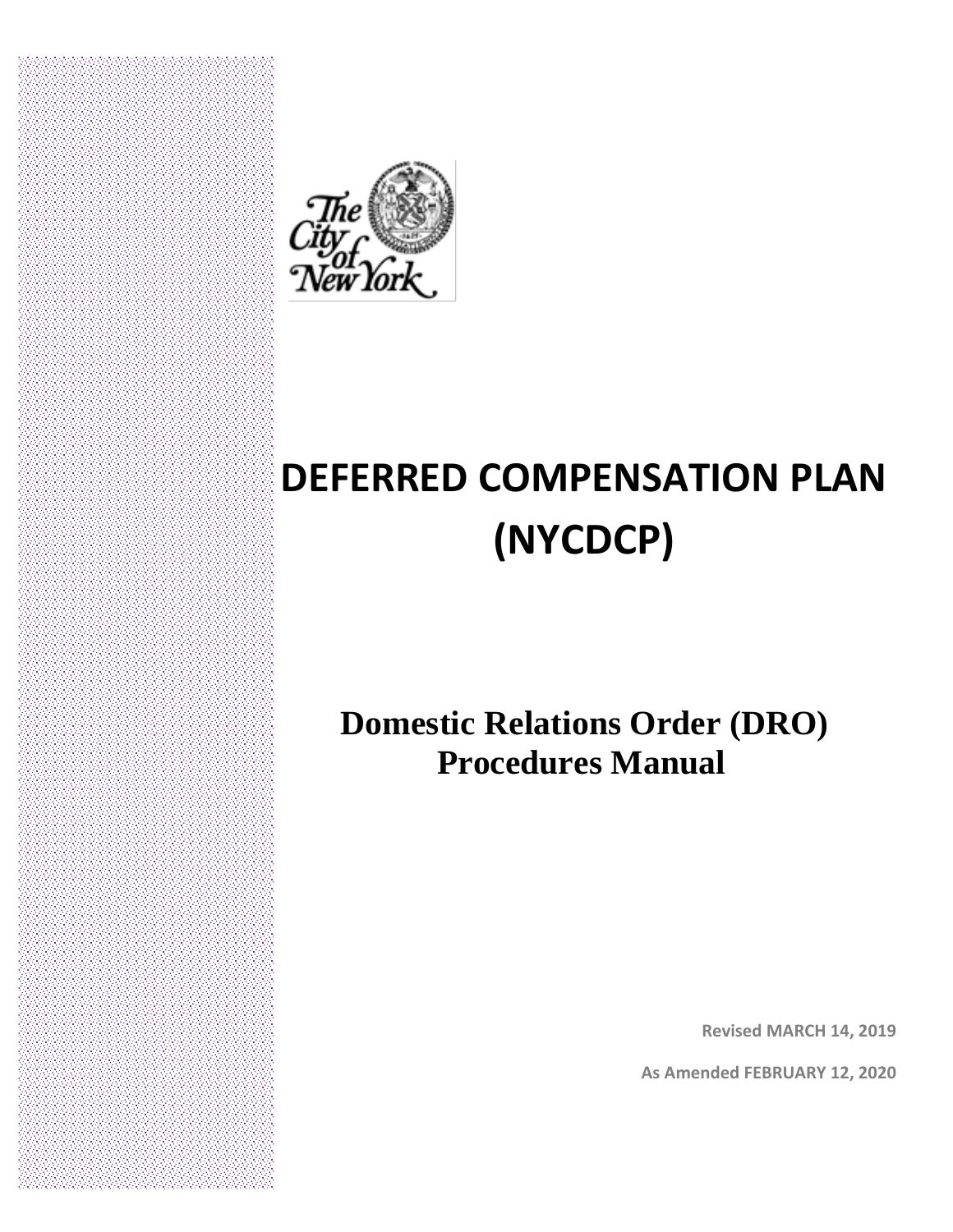This manual is designed to assist the parties involved in a divorce, separation or dissolution of marriage and their attorneys or Domestic Relations Order ("DRO") preparers in dispositions of marital property and interests in the plans described below. The New York City Deferred Compensation Plan ("the Plan") is governed by the applicable Plan documents and by the Internal Revenue Code of 1986, as amended (the "Code") Sections 457(b), 401(k), 401(a), 408(q) and 414(p). The information provided is not intended to provide investment, financial, tax, legal or any other expert advice. This manual applies to the following plans:

- The 401(a) Plan for Employees of the City of New York and Related Agencies and Instrumentalities;
- The 401(k) Plan for Employees of the City of New York and Related Agencies and Instrumentalities; and
- The Deferred Compensation Plan for Employees of the City of New York and Related Agencies and Instrumentalities (457 Plan)

A DRO cannot require a Plan to provide any type or form of benefit, or any option, not otherwise provided under the Plan. At times, retirement benefits do not have to be split due to a divorce. For instance, retirement benefits do not have to be divided if the Participant and spouse agree to exchange other assets instead of splitting the retirement benefits. Since the division of marital assets takes many forms, there is no requirement that Plan benefits be split upon divorce.

**Please Note**: This manual does not constitute the offering of investment, financial, tax, legal, or any other expert advice. The material contained in this manual is for informational purposes only. You may wish to consult an investment advisor, legal counsel or other expert before reaching any decisions.

This booklet will be periodically updated as necessary.

You may reach the NYCDCP at:

New York City Deferred Compensation Plan Client Service Center 22 Cortlandt Street 18th Floor New York, NY 10007 **Phone Number: Outside NYC:** (212) 306-7760 (888) 327-3113 **Fax Number:** (212) 306-7376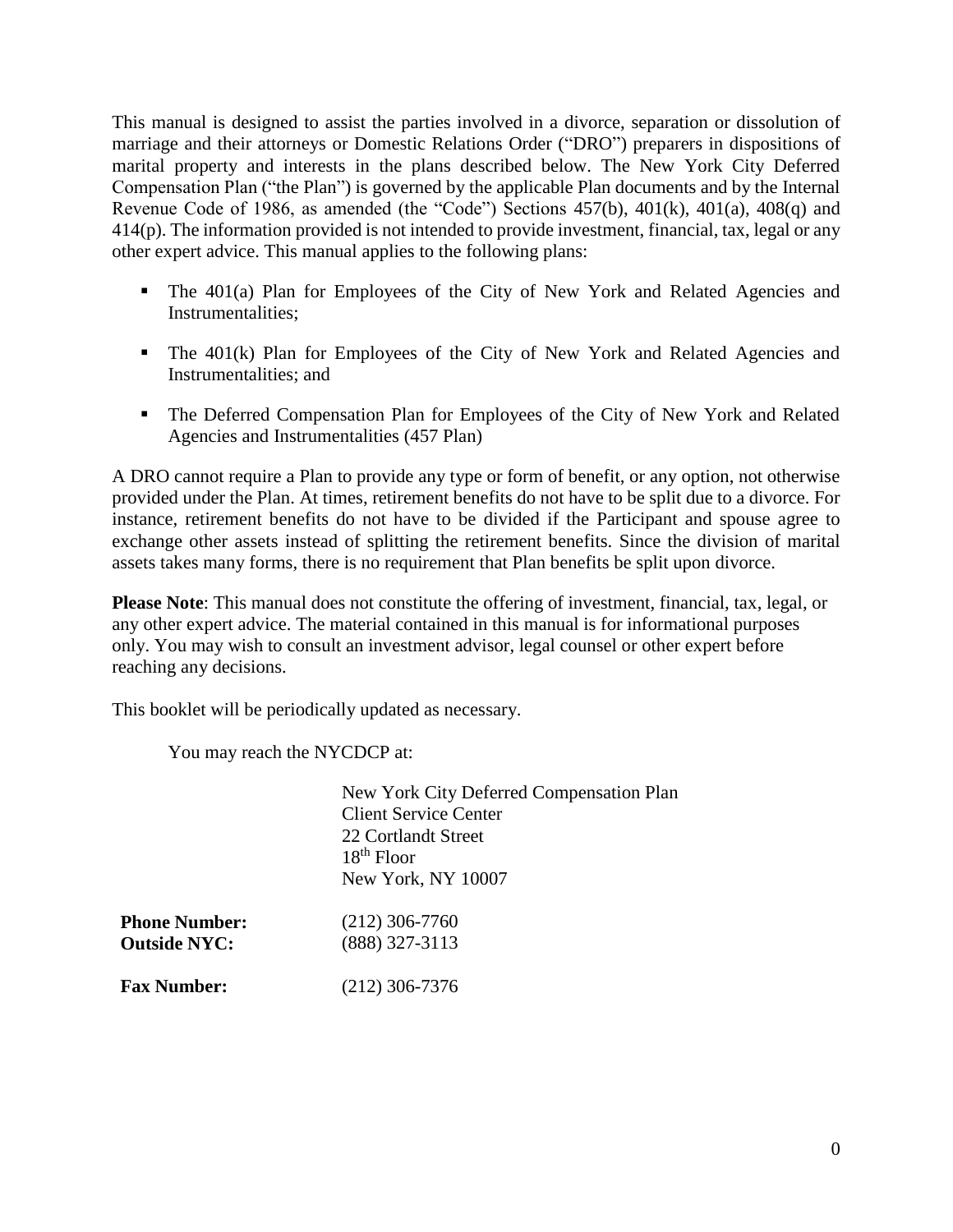#### **I. DOMESTIC RELATIONS ORDER OVERVIEW**

#### **A. What is a Domestic Relations Order?**

A Domestic Relations Order ("DRO"), also known as a Conforming Equitable Distribution Order, is a court order, judgment, or decree issued under a state's domestic relations law. It recognizes the right of the following individuals (referred to as "Alternate Payees") to receive all or part of the Participant's account balance or accrued benefit in an employer retirement plan:

- 1. Spouse
- 2. Former spouse
- 3. Child
- 4. Other dependent of the Participant

In order for the Plan to separate a Participant's assets in the event of a divorce, it is necessary for the Plan to receive a **certified DRO** (a court order that is signed by a judge and certified by the clerk of the court) detailing how the Participant's assets are to be separated. The Plan will separate the assets in the manner described in the DRO, provided that the Plan is able to comply with the order. The assets that the Alternate Payee is entitled to will be transferred into a separate account **established under the Plan** in the Alternate Payee's name (see page 3).

Judgments of Divorce and Stipulations of Settlement are insufficient in and of themselves to separate the assets. The Plan can only separate a Participant's assets when it is served with a certified DRO.

#### **B. Release of Plan Information or the Participant's Specific Benefit Information**

Prior to drafting a DRO, it may be necessary to obtain the Participant's specific account balance information, or provisions of the Plan (e.g. distribution options, beneficiary provisions, etc.). Specific information regarding the Participant's benefits can be released to a party involved in a domestic relations matter provided that the Plan receives:

- 1. A signed statement from the Participant authorizing the Plan to release the information; OR
- 2. A court document that legally requires the Plan to provide a party with the Participant's account information (e.g. subpoena).

#### **II. DRO CREATION**

#### **A. Introduction: Steps for Creating a DRO**

Dividing retirement benefits in domestic relations proceedings involves complex matters such as marital rights, legal issues, and tax consequences. You may first want to consult with an attorney or DRO preparer to best handle your case.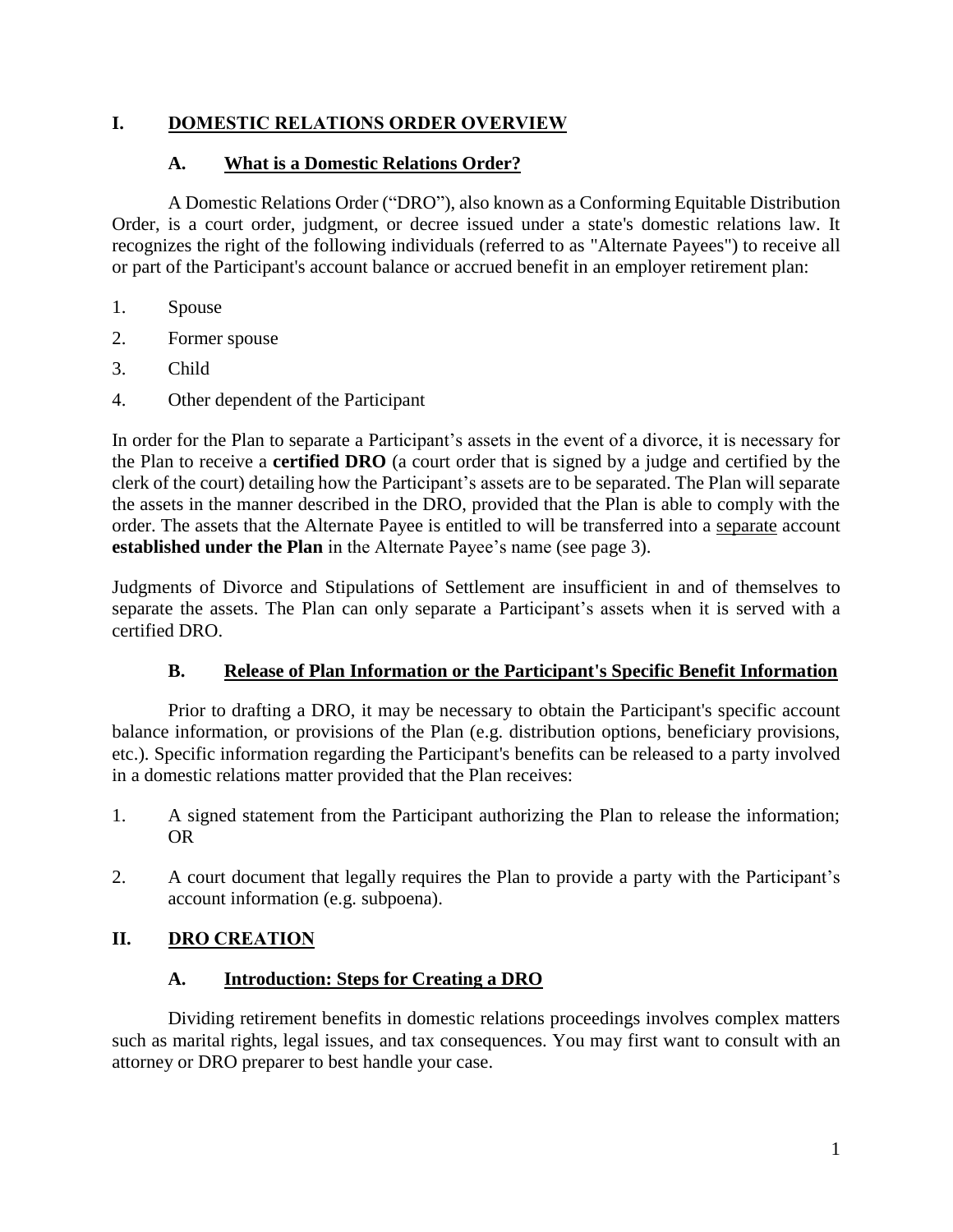There are many ways to draft the terms of a DRO. Refer to the steps below (using the model language form as a guide) to complete a draft DRO that meets the Plan's requirements. The Plan's model language form is acceptable for a DRO, if the required information is accurately completed by the DRO preparer.

**Reminder:** Please note that this manual does not constitute the offering of investment, financial, tax, legal or any other expert advice. The material contained in this manual is for informational purposes only. You may wish to consult an investment advisor, legal counsel or other expert before reaching any decisions.

#### **B. DROs: Requirements and Sample Language**

The following guidelines are designed to assist the DRO preparer in creating a domestic relations order that would be acceptable to the Plan. Attached as **Exhibit A** is sample language for a DRO. The sample language provided may need to be revised to align with a particular agreement's specifications. Please note that, if the Participant has more than one account with the Plan, (e.g. a 401(a), 401(k), 457, etc.), then a separate DRO is required for **each** account.

The Plan recommends that the DRO preparer submit a draft DRO to the Plan **prior to** submitting the DRO to the court for certification. Please note that a Participant's account will be restricted upon receipt of a draft DRO by the Plan (see pg. 4). In the event that the Plan cannot comply with a certified DRO, the certified DRO may be returned to the DRO preparer for revision due to noncompliance with the Plan's requirements.

 **Note:** The term "qualified" should not be used to describe a domestic relations order that is directed toward the Plan or any section thereof. Since the Plan is a governmental plan, it is not subject to the "qualified domestic order" provisions of the Employee Retirement Income Security Act of 1974 (ERISA).

In order for a DRO to meet the Plan's requirements, it must contain all of the following:

1. Name of the Plan and mailing address

The DRO preparer must clearly identify the Plan's name in the DRO itself.

The following language must serve as the **opening** paragraph of the order:

This order is directed to the Deferred Compensation Plan & NYCE IRA for Employees of the City of New York and Related Agencies and Instrumentalities, hereinafter referred to as "the Plan".

The Plan's mailing address is: 22 Cortlandt Street, 18th Floor, New York 10007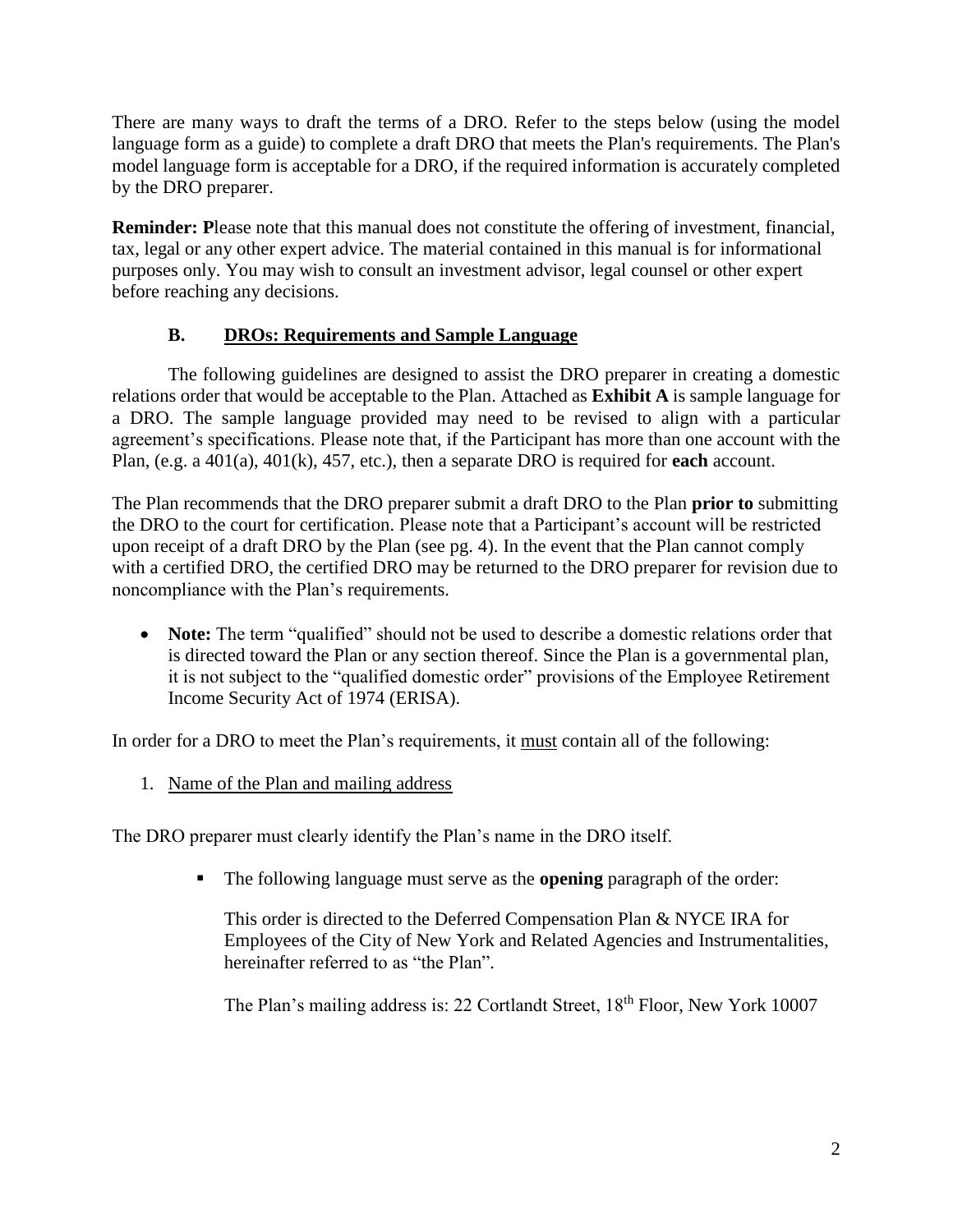- 2. Participant/Alternate Payee Information
	- The order must include the account holder's name. The account holder shall be referred to as "Participant."
	- The order must include the name of the individual who is entitled to the participant's assets. This individual shall be referred to as the "Alternate Payee."
	- The order must include the current and last known mailing address, the Social Security number and the date of birth for each party named in the order.
	- The order must include a statement asserting that neither the Participant nor the Alternate Payee are currently members of the military in this country or any other country or territory. (See **Exhibit A**)
- 3. Award Paragraph

In order to establish a separate account under the Plan for the Alternate Payee, the order must contain specific language specifying the dollar amount or percentage of the Participant's account that is to be transferred from the Participant's account into the separate account established for the Alternate Payee. This language must be contained in the award paragraph.

Based on the award paragraph contained in the order, the Plan will establish a separate account under the Plan for the Alternate Payee in his/her own name, using proceeds from the Participant's account. The award proceeds will only be transferred into the Alternate Payee's separate account under the Plan.

The award paragraph must include the following:

- Award paragraph must include a determinable portion of the Participant's account payable to the Alternate Payee (expressed as either a dollar amount or percentage) as of the date the account is established. See **Exhibit A.**
- Award language must specify that a separate account must be established under the Plan for the Alternate Payee. See **Exhibit A.**

If the Alternate Payee is entitled to an award from a Participant's 457 account, the Plan can only establish a 457 account for the Alternate Payee with proceeds from that account. Similarly, if the Alternate Payee is entitled to an award from a Participant's 401(k) account, the Plan can only establish a 401(k) account for the Alternate Payee with proceeds from that account.

The Alternate Payee will not be required to withdraw their funds from the Plan, or to transfer funds to another employer plan or IRA upon receipt of the award. The Alternate Payee will be able to maintain their account with the Plan at their option and will be allowed flexibility with respect to withdrawing funds in accordance with the Plan's rules. The Alternate Payee will also have the option of rolling over their award proceeds into their own employer plan or IRA, but only after their separate account is established under the Plan.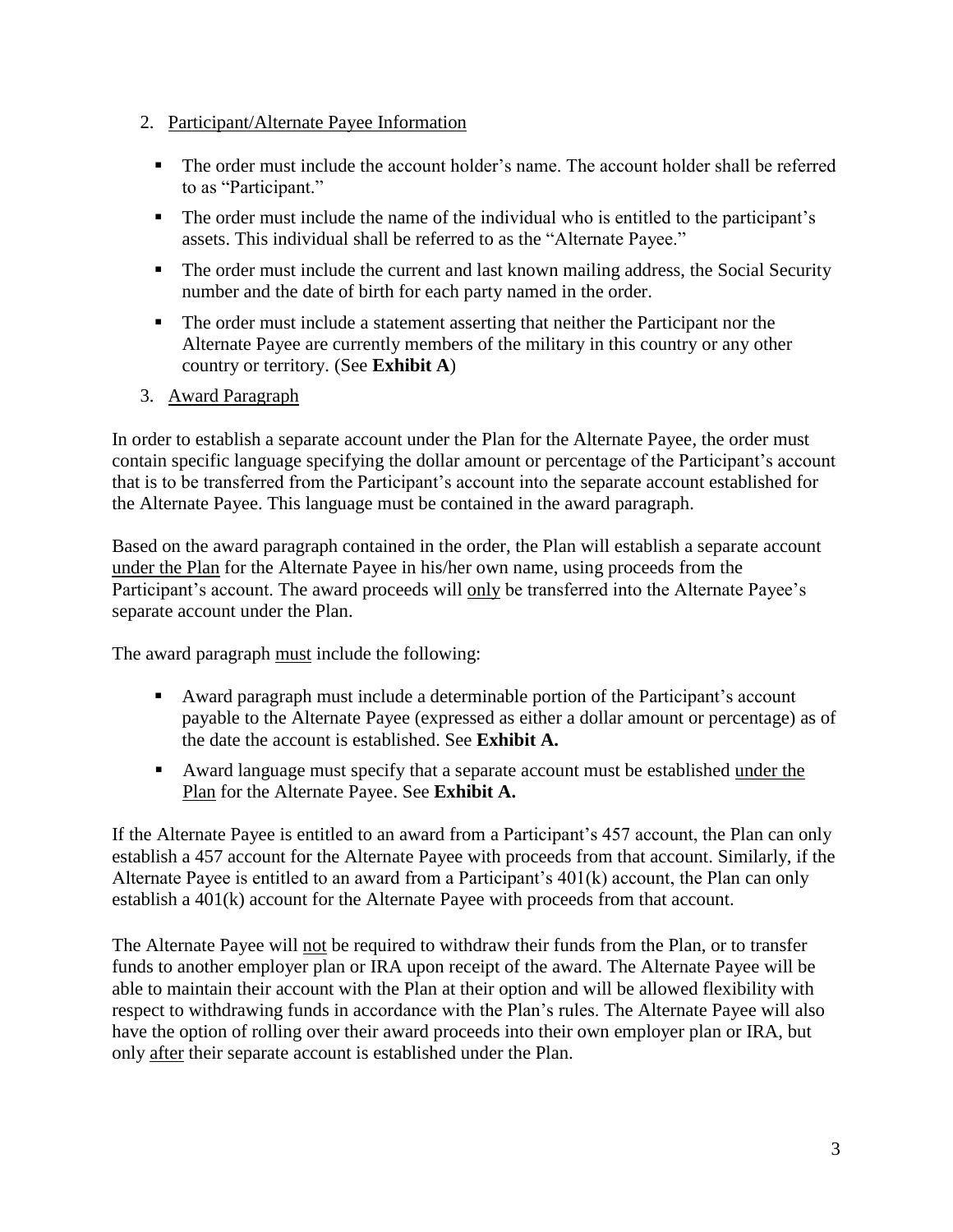#### 4. Required Ordered Paragraphs

All orders submitted to the Plan must contain the following paragraphs after the award paragraph (see **Exhibit A**):

- ORDERED, that nothing contained in this order shall, in any way, require the Plan to provide any form, type or amount of benefits not otherwise available by law; and it is further
- ORDERED, that the Plan shall have no obligation or responsibility as a consequence of this action apart from the specific direction contained in this order; and it is further
- ORDERED, that in the event of a change of address of said Alternate Payee, the Alternate Payee shall immediately notify the Plan in writing; and it is further
- ORDERED, that this order shall not require the Plan to pay any benefits to the Alternate Payee, including a spouse, which are required to be paid to another alternate payee; and it is further
- ORDERED, that this Order is applicable solely with respect to the interest of the Alternate Payee and Participant named herein under the Plan; and it is further
- ORDERED, that this order is deemed appropriate to effectuate division of the benefits earned by the Participant pursuant to his participation in the Plan; and it is further
- ORDERED, that taxes shall be withheld from any distributions to the Participant and the Alternate Payee, and reported for tax purposes, in accordance with the applicable laws in effect at the time of distribution; and it is further
- ORDERED, that the Alternate Payee has a marital property or equitable distribution interest in the Participant's contractual right to receive Deferred Compensation as provided by the Plan. In the event that the Participant makes any type of withdrawal that causes the account balance to fall below the amount awarded to the Alternate Payee, the Participant shall be responsible for reimbursing the Alternate Payee for any shortfall, directly to the Alternate Payee, from the Participant's own separate assets. In no event shall the Plan be responsible for reimbursing the Alternate Payee for any shortfall including, but not limited to, any shortfall arising out of market fluctuation.

#### **C. Certified Copies of DROs**

A court-certified domestic relations order is signed or stamped by a judge or other court official and has a stamp or seal from the clerk of the court stating that the order is a certified copy. The Plan must receive a certified copy of the DRO in order to separate a Participant's account and process the award for the Alternate Payee. A photocopy or a faxed copy of a court-certified order is not acceptable under the Plan's requirements.

#### **III. DRO PROCESSING**

#### **A. Placement of Restrictions on a Participant's Account(s)**

Upon receipt of a draft DRO, the Plan will automatically place a restriction on the Participant's account(s). The Plan will also place a restriction on a Participant's account(s) if required to do so by a court order. None of the following account activities will be allowed by the Participant during the restriction period: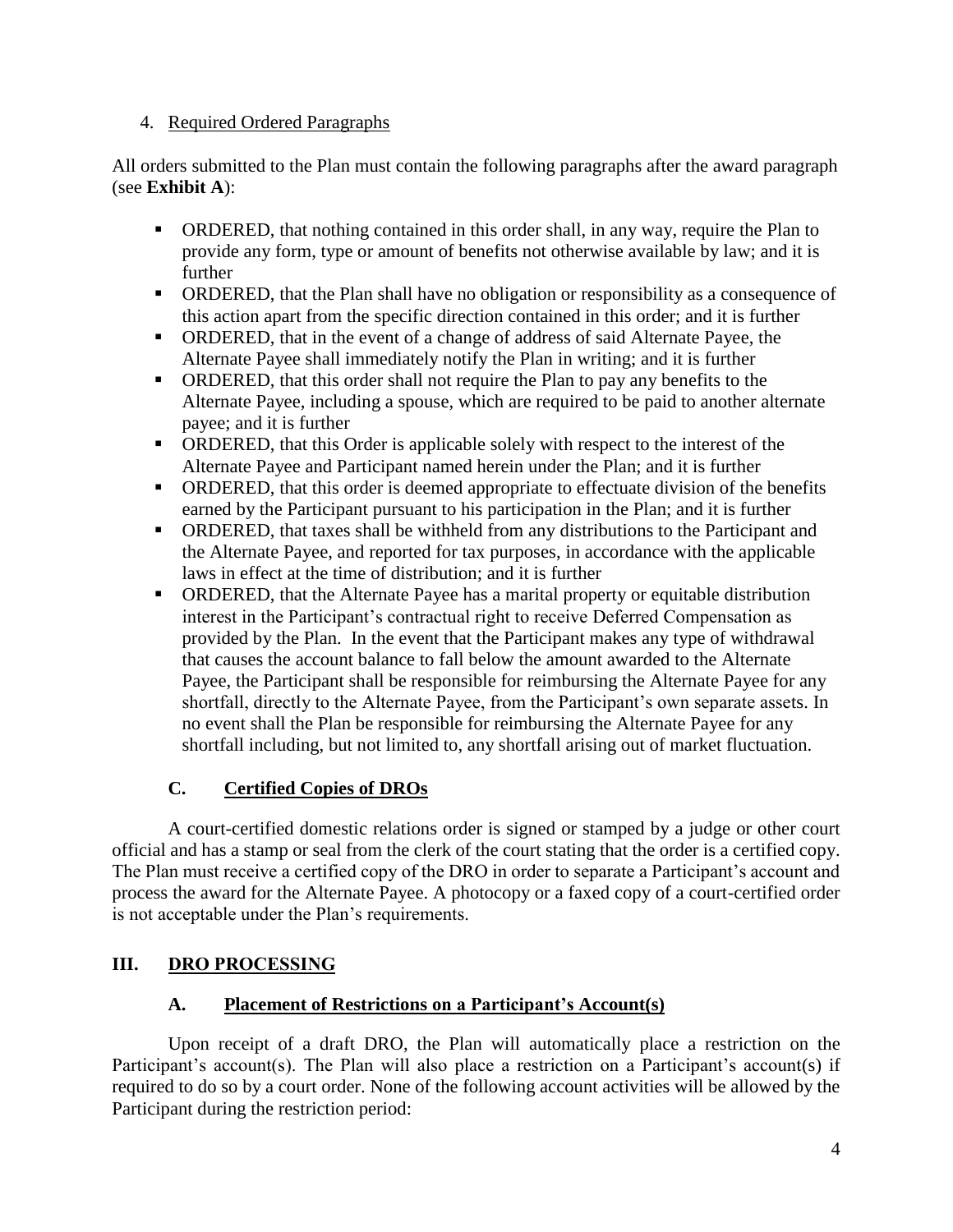- 1. Loans,
- 2. Hardship withdrawals, or
- 3. Any other distribution permitted under the Plan

However, during the restriction period, the Participant will be permitted to make contributions to the Plan, make investment changes, and change beneficiary designations.

#### **B. Removal of Restrictions on a Participant's Account(s)**

A restriction on a Participant's account will be removed if one of the following events occur:

- 1. If the Plan receives a certified DRO with which it is able to comply, the Plan will separate the account(s) for the Alternate Payee in accordance with the certified DRO and remove the restriction;
- 2. If the Plan receives a Stipulation of Settlement, which states that the Alternate Payee waives their right to the Participant's account(s) under the Plan or that the Participant is entitled to 100% of their account(s) under the Plan;
- 3. If the Plan receives a waiver, signed by the Alternate Payee, stating that the Alternate Payee waives their rights to the Participant's account(s);
- 4. If the Plan receives a Notice of Discontinuance, or other similar Court order relating to the status of the matrimonial action; **OR**
- 5. If more than **twenty-four** (**24**) months have elapsed from the **date** that the Plan received the **initial draft DRO**, then the restriction will be removed at the **Participant's request**. This means that, if the DRO preparer does not submit a certified order to the Plan within twenty-four (24) months of submitting the draft DRO, then the Participant may request to have the restriction removed from their account(s) after the twenty-four (24) months have elapsed.

**Note:** Effective March 14, 2019, the Plan no longer accepts DROs with award paragraphs indicating a calculation of earnings/losses and/or where a specific dollar amount or percentage of an account balance for a past date in time is indicated. Please refer to the sample DRO at the end of this document for sample award paragraphs with which the Plan is able to comply. For any certified DROs that the Plan is unable to process, the Plan will return the certified DRO and keep the restriction on the participant's account for an **additional 12-month period,** starting either from the date of the letter accompanying the returned certified DRO or the end of the initial 24-month restriction period, if any, whichever is later. Therefore, the parties should submit a draft amended DRO to the Plan for review, within that time period, prior to submitting the amended DRO to the Court.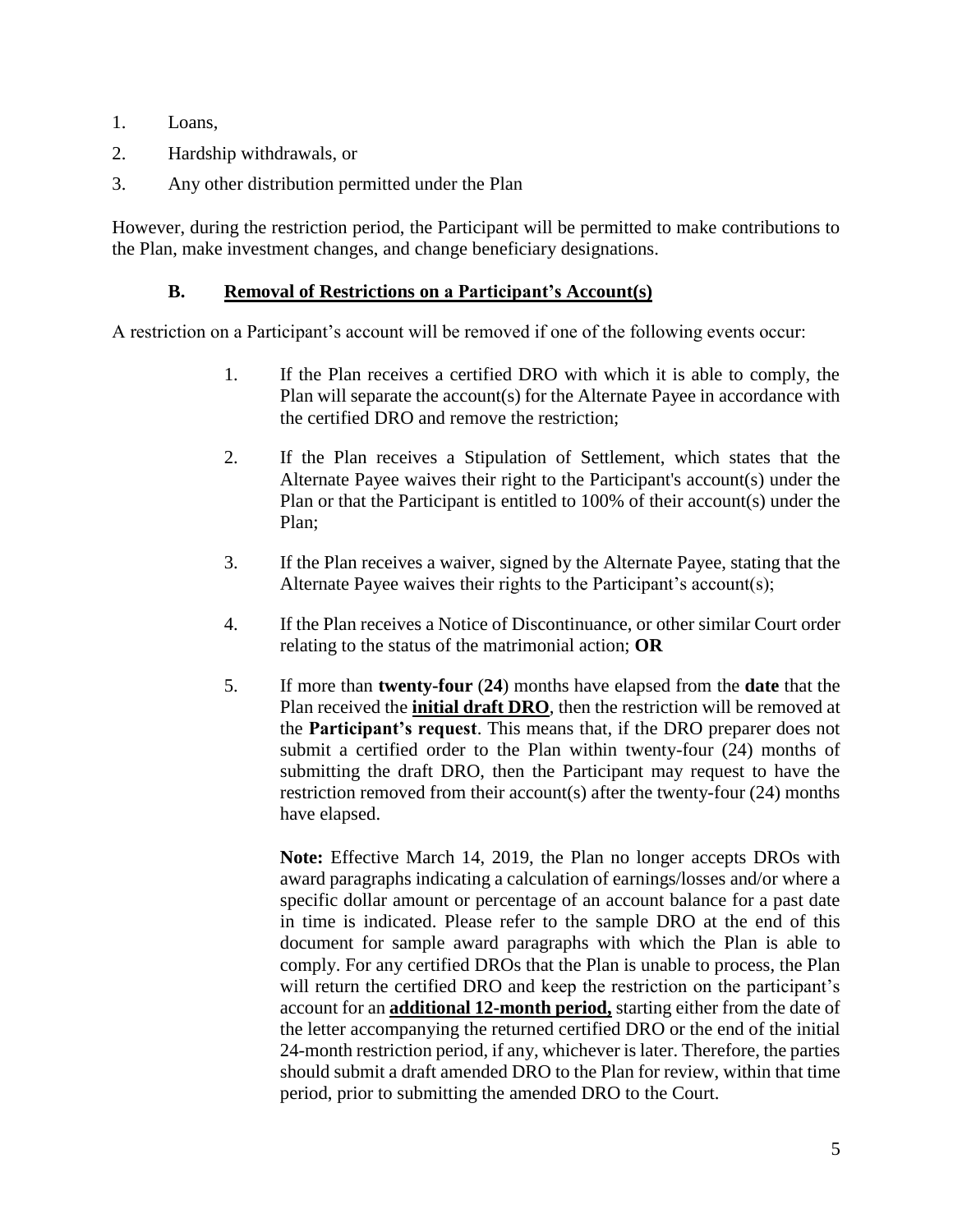#### **C. Processing the Award Specified in the Certified DRO**

Once the Plan receives the certified DRO, the Plan will separate the account according to the award paragraph. This process may take approximately 3-4 weeks. After the account is established for the Alternate Payee, confirmation letters will be sent to both the Participant and Alternate Payee stating the amount that was transferred into the Alternate Payee's. The parties may choose to contact the Plan on their own accord should they need assistance with managing their account, changing beneficiaries, changing addresses, etc.

#### **D. Additional Information After the Plan Has Processed a DRO**

If you are a **Participant**, please note the following:

The division of the account is not a taxable event to the Participant.

#### If you are an **Alternate Payee**, please note the following:

- The division of the account is not a taxable event to the Alternate Payee, however, taxes shall be withheld from any distributions to the Alternate Payee, and reported for tax purposes, in accordance with the applicable laws in effect at the time of distribution.
- The Alternate Payee may maintain his or her newly established account with the Plan. The Alternate Payee may designate beneficiaries to the account and make investment changes. The Alternate Payee's account will incur any applicable administrative or investment management fees while funds remain in the Plan.
- The Alternate Payee cannot make contributions to a DRO account, nor can the Alternate Payee take a loan from the DRO account. However, the Alternate Payee can roll over their outside retirement assets into the Deferred Compensation Plan account that was established under the Plan.
- $\blacksquare$  The Alternate Payee is not subject to early withdrawal penalties for the 401 $(k)$  account, if withdrawing funds prior to age 59  $\frac{1}{2}$ , in accordance with Code Section 72(t)(2)(C).
- The Alternate Payee is not subject to early withdrawal penalties for the  $401(a)$  account, if withdrawing funds prior to age 62, in accordance with Code Section  $72(t)(2)(C)$ .
- The Alternate Payee will not be subject to early withdrawal penalties for the 457 account.
- $\blacksquare$  The Alternate Payee may elect to leave their account(s) in the Plan up until the date that the Participant turns age  $70 \frac{1}{2}$ . At that point, the Alternate Payee would have to begin taking required minimum distributions.
- After a separate account is established for the Alternate Payee under the Plan, the Alternate Payee will have the option of rolling their account funds out of the Deferred Compensation Plan into their own separate employer plan or IRA.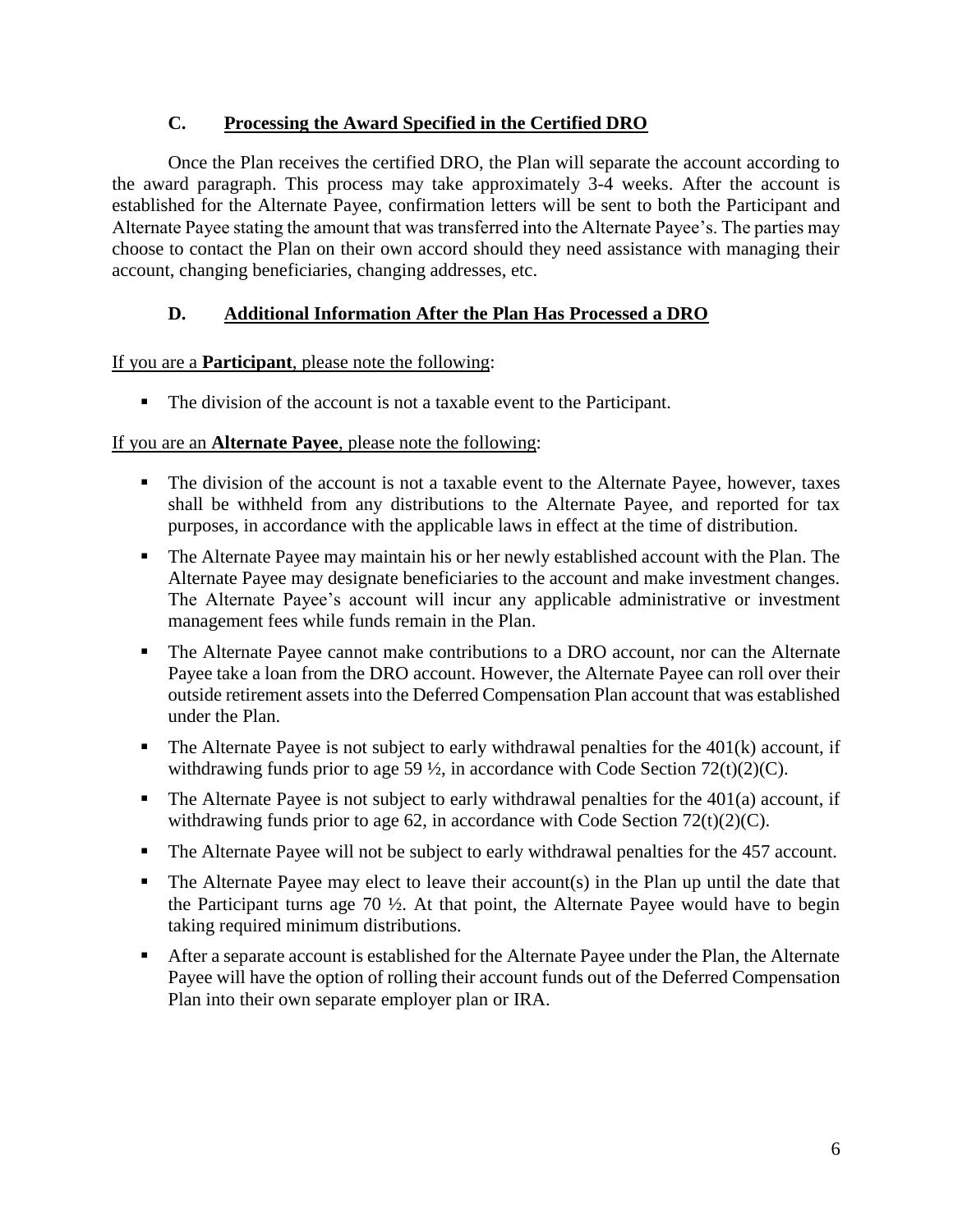# Exhibit A

**Note**: This exhibit does not constitute the offering of investment, financial, legal, or any other expert advice.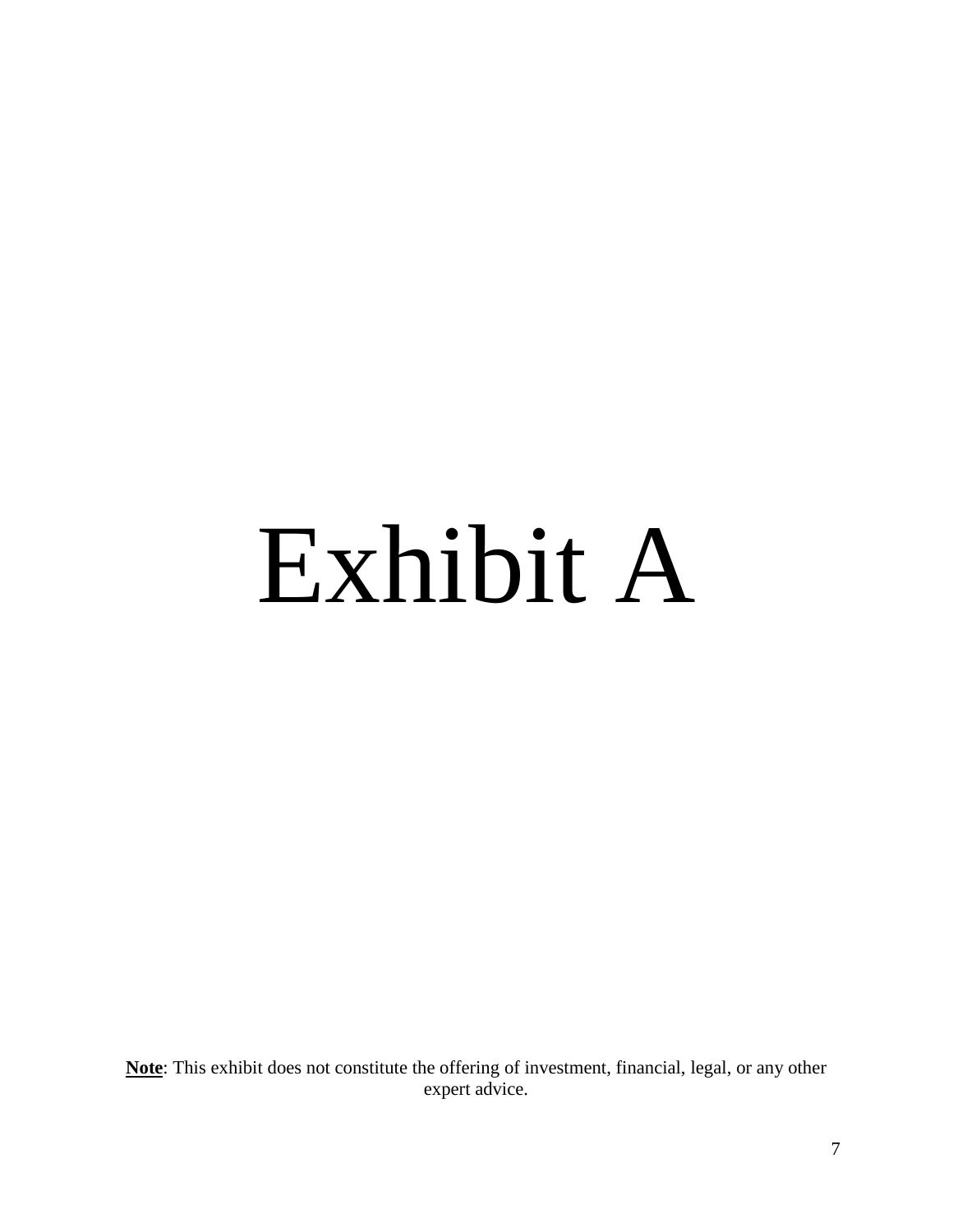#### **SAMPLE DOMESTIC RELATIONS ORDER**

(This sample is effective March 14, 2019)

At an IAS Term Part \_\_\_\_\_\_\_ of the Supreme Court of the State of New York, held in and for the County of (county where divorce was issued), at the Courthouse thereof located (street address where the court is located) on  $\_\_\_\_\_\_\$ .

P R E S E N T:

\_\_\_\_\_\_\_\_\_\_\_\_\_\_\_\_\_\_\_\_\_\_\_\_\_\_\_ Justice Supreme Court -------------------------------------------------------------------X

Plaintiff,

-against- **Index No.**

#### **DOMESTIC RELATIONS ORDER**

Defendant,

---------------------------------

This order is directed to The Deferred Compensation Plan & NYCE IRA for Employees of the City of New York and Related Agencies and Instrumentalities, hereinafter referred to as the "Plan."

The Plan's address is 22 Cortlandt Street, 18<sup>th</sup> Floor, New York, NY 10007.

John Doe is hereinafter referred to as "Participant", whose date of birth is [*insert full DOB*], whose Social Security Number is [*insert full SSN*], and whose current and last known mailing address is [*insert street, unit number, city, state, and zip code*]. The Participant is not in the military service in this country or in any other country or territory.

Jane Doe is hereinafter referred to as "Alternate Payee", whose date of birth is [*insert full DOB]*, Social Security Number is [*insert full SSN]*, and whose current and last known mailing address is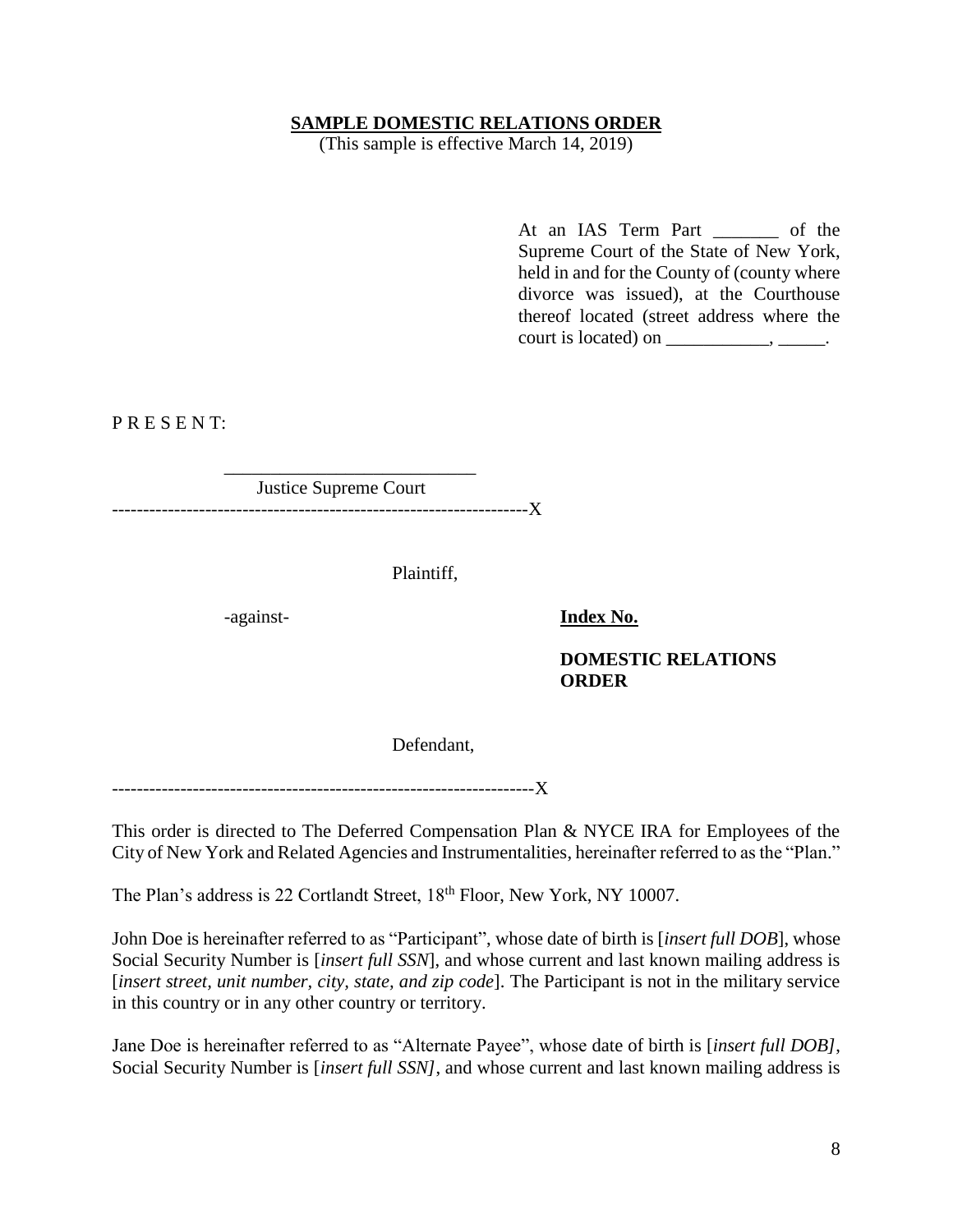[*insert street, unit number, city, state, and zip code*]. The Alternate Payee is not in the military service in this country or in any other country or territory.

[*Note: It is acceptable to provide the Participant's and/or Alternate Payee's personal information on a separate addendum and reference it in the order (e.g. See addendum for the Social Security Number, Date of Birth, and last known address). If the personal information is to remain confidential between the parties, the addendum must have a statement stating such. The addendum must be provided to the Plan with the proposed draft order for pre-approval.*]

Date of marriage

Date of commencement of divorce

Date of separation agreement or stipulation of settlement [c*hoose one*]

#### **[Please** *select one of the award paragraphs below, indicating the applicable account (e.g. 401(a), 401(k), 457, Special 401(k) Rollover, etc.). Separate orders are required for each account if the Plan is to establish multiple accounts.***]**

ORDERED, that the Plan Administrator shall establish a separate [*insert account name (e.g. 457, 401(k), etc.)*] account payable in the name of the Alternate Payee, in the amount of [*insert flat dollar amount*] of the Participant's [*reinsert account name*] or 100% of the account value, if the account value is less than [*reinsert flat dollar amount*] as of the date the account is established for the Alternate Payee. The aforesaid amount shall be transferred to said account in the name of the Alternate Payee from the Participant's account under the Plan; and it is further

#### *OR*

ORDERED, that the Plan Administrator shall establish a separate [*insert account name (e.g. 457, 401(k), etc.)*] account payable in the name of the Alternate Payee, in the amount of [*insert % amount*] of the Participant's [*reinsert account name*] as of the date the account is established for the Alternate Payee. The aforesaid amount shall be transferred to said account in the name of the Alternate Payee from the Participant's account under the Plan; and it is further

ORDERED, that nothing contained in this order shall, in any way, require the Plan to provide any form, type or amount of benefits not otherwise available by law; and it is further

ORDERED, that the Plan shall have no obligation or responsibility as a consequence of this action apart from the specific direction contained in this order; and it is further

ORDERED, that in the event of a change of address of said Alternate Payee, the Alternate Payee shall immediately notify in writing to the Plan's address; and it is further